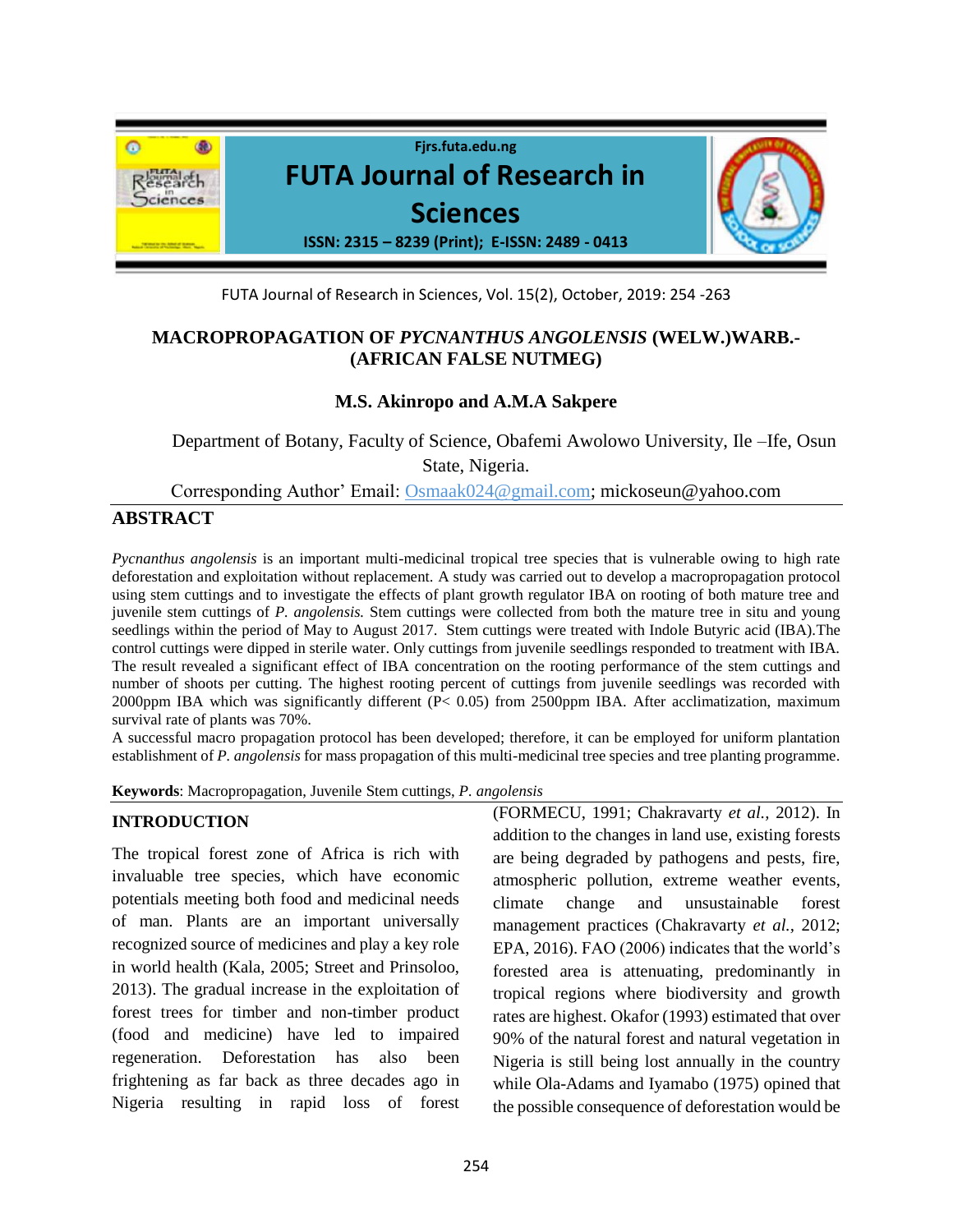extinction of many Nigerian trees and substantial loss of plant diversity.

*Pycnanthus angolensis*, a tree species native to tropical Africa (GRIN, 2008) is one of such trees that could suffer the consequences of deforestation (Namuene *et al.,* 2014). It is a member of the family Myristicaceae. *Pycnanthus angolensis* has a variety of human uses and is variously called: box board, card board, Kombo butter, wild African nutmeg and commonly African false nutmeg. In Africa, it is widely known as Ilomba (Richter and Dallwitz, 2000) and called Akomu by Yorubas in Nigeria. The family is a rich source of bioactive phytochemicals useful in treating various ailments (Valderrama, 2000; Lopes *et al.,* 2004; Wiart, 2006; Denny *et al.,* 2008; Calliste *et al.,* 2010; La Frankie, 2010).

*Pycnanthus angolensis* can be used for many purposes including medicinal, nutritional and industrial. The bark, leaves, and seeds are employed for several ailments such as anaemia, stomach and menstrual disorders, tooth ache, emeto-purgative and can act as an antidote to poisoning and as a blood tonic; treatment of leprosy and infertility, gonorrhea and malaria (Zapfact *et al.,* 2001*,* Mapongmetsem, 2007; Orwa *et al.,*  2009; Ofori *et al.,* 2012). The reddish sap is syptic (arrest bleeding) and it is also used in treatment of thrush, mouth ulcer, gum diseases and bad breath and for treatment of cataracts and filariasis (Onocha and Otunla, 2010). IITA (2012) reported that the plant is used more for medicinal than culinary purposes. It has anthelmintic, anti-fungal and anti-cancer properties (Achel *et al.,* 2012).

The aromatic non edible seed is a source of butter, solid reddish/yellowish vegetable fat (about 70%) called kombo butter which is used for making soap and candles. Seed remnants are used for composting (Mapongmetsem, 2007). The wood is whitish grey or pink tinged in colour. It is suitable for furniture and house construction to make shingles, both for roofing and covering the sides of native houses, and planks for doors and window frames (Zapfact *et al.,* 2001;Orwa *et al.,* 2009).

*P. angolensis* is propagated conventionally by seeds but the seeds produced are few (60-100 seeds per tree annually) and recalcitrant while trial vegetative propagation by stem cuttings failed to succeed (Mapongmetem, 2007). There is, therefore, the need to introduce a sustainable method of cultivation of this multi-medicinal tree species. The use of macropropagation technologies have been documented and published especially for ornamental plant species specifically by horticulturist. Macropropagation allows for production of large quantity of true clone from the ortet for the purpose of conservation (Leaky, 2004). Early reports on rootability of mature cuttings of *P. angolensis* was not successful according to Onefeli and Akinyele (2014). Rooting success of cuttings have been attributed to a number of factors such as age, early selection of desired characters and the interaction with the environment (Ali and El-tigani, 2003). Difficulty of rooting in hard wood has been characterized to the degree of lignifications in the primary phloem which inhibit root primordial tissue to develop root initials (Ali and El-tigani, 2003; Fadwa and Yahia, 2014). Auxins are plant growth regulators well known for their ability to induce rooting (Eklof *et al.,* 2000, Nordstrom *et al.,* 2004; Fadwa and Yahia, 2014 and Abidin and Metali, 2015) and different auxins have been employed for macropropagation of many medicinal and timber value tropical trees and shrubs (Kipkemoi *et al.,* 2013, Abidin and Metali, 2015). This is as a result of its ability to improve rooting percentages, hasten root initiation, increase the number as well as the quality of roots and promote uniform root developments (Blythe *et al.,* 2007, Boyer *et al.,* 2013 and Abidin and Metali, 2015). However, the optimal concentration of plant hormone as well as responses to different auxins vary considerably in tree species as a result of intraspecific variation (Alejandro *et al.,* 2009, Guo *et al.,*2009). The aim of this research was to develop a reproducible method for the conservation of this tropical tree species as well as its multiplication for forest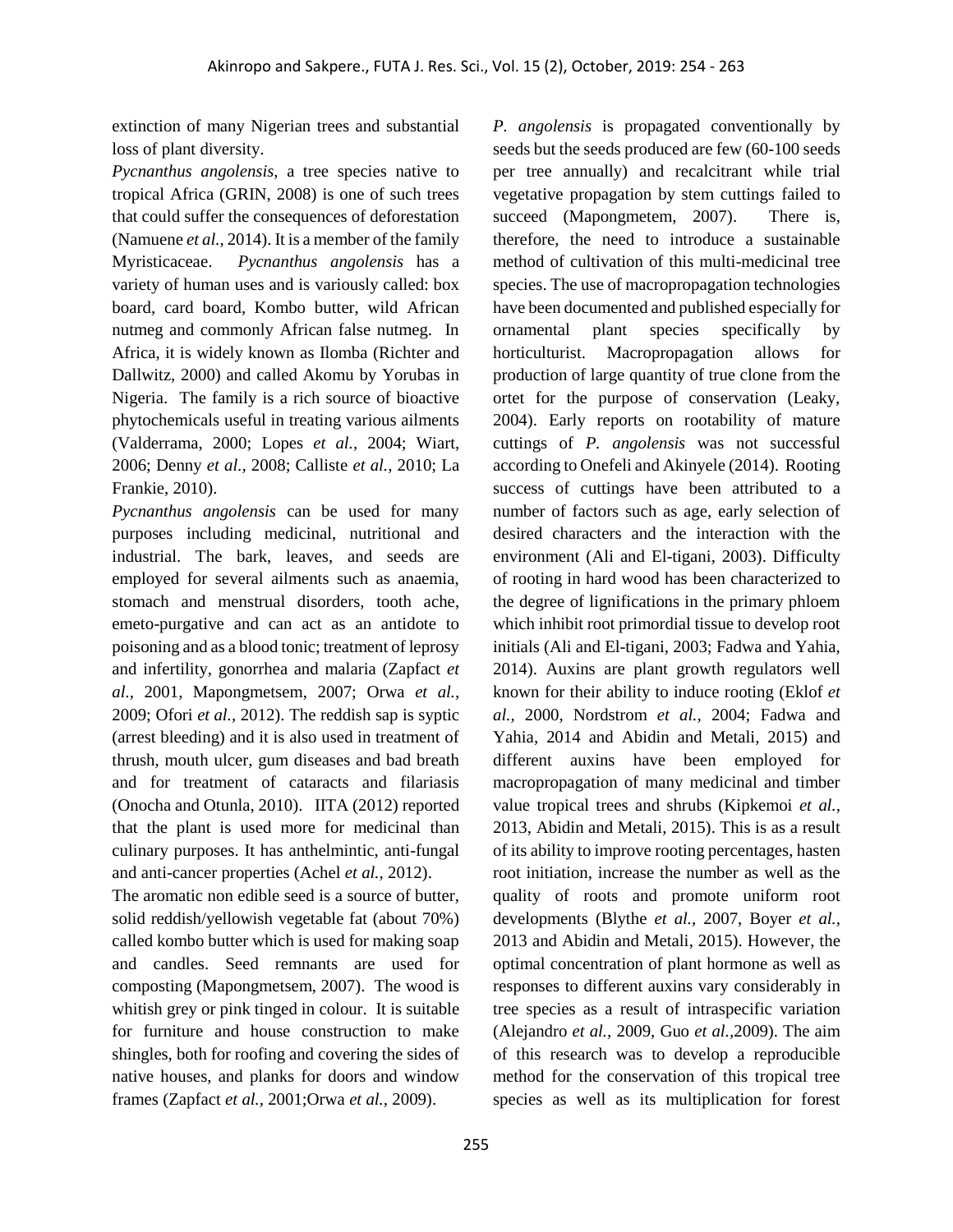restoration programmes. Therefore, the specific objective of the study was to investigate the effect of plant growth regulator on the survival and rootability of stem cuttings from mature and juvenile trees of *P. angolensis* with a view to developing a reproducible macropropagation method.

# **MATERIALS AND METHODS**

#### *Plant materials*

The propagules (cuttings) were obtained from the upper position on the mother tree and juvenile seedlings (8 months old) of *Pycnanthus angolensis* species within Obafemi Awolowo University, Ile-Ife, Osun State (Lat.  $7^0$  31<sup>1</sup> 8.4 and Long.  $4^0$  31<sup>1</sup> 15.96). Authentication was carried out at Ife Herbarium (IFE-17630). The cuttings were planted in river sand in a humidified environment. The cuttings were of three categories, the woody and herbaceous cuttings from mature tree and cuttings from juvenile plants. The leaves of the cuttings were reduced to half of the original sizes.

### *Root induction*

This was carried out in two forms:

### 1. Direct Auxin Treatment

Two sets of cuttings were treated differently with auxin (IBA hormone), prepared into seven different concentrations viz :*0ppm, 1000ppm, 1500 ppm, 2000ppm, 2500 ppm, 3000ppm and 3500 ppm* using (A) quick dip method (Gbadamosi and Oni 2005; Onefeli *et al.,*2013, 2014) and (B) soaking in the specified IBA concentration for 18 hours (Fadwa and Yahia, 2014). The cuttings were thereafter planted in moist river sand placed in a humidified environment. Each of the treatments contained 10 cuttings and was replicated once making an aggregate of 140 cuttings per treatment. Watering of the set cuttings was carried out twice a day and monitored for a period of 20 weeks.

2. Auxin Treatment after soaking in water

The cuttings were soaked in water for nine hours before being treated with auxin (IBA hormone0ppm, 1000ppm, 1500 ppm, 2000ppm, 2500 ppm, 3000ppm and 3500 ppm) using the quick dip method. The cuttings were then planted in moist river sand in a humidified environment. Each of the treatments contained 10 cuttings and was replicated once making an aggregate of 140 cuttings. Watering of the set cuttings was carried out twice a day and monitored for a period of 20 weeks.

### *Macropropagation Growth Measurement*

The number of rooted cuttings, sprouted cuttings, survived cuttings and number of roots per cutting were recorded. Furthermore, the percentage rooting, percentage sprouting, and percentage survival was estimated. After five months of monitoring the cuttings under a humidifier, rooted cuttings were transplanted into pots filled with top soil and assessed every day for another four weeks for acclimatization.

#### *Statistical Analysis*

Data collected were subjected to Analysis of Variance using analysis of Variance with SAS Software version 9.1 (SAS Institute, 2004). Treatment means were separated with Duncan's Multiple Range Test (DMRT) at 5% probability level to determine the significant differences among the means of the recorded parameters.

### **RESULTS**

### **Direct Auxin treatment**

All cuttings from mature tree (both woody and the herbaceous) and from young seedlings died when treated with IBA concentrations using quick dip methods. Cuttings pretreated by soaking in hormone for 18 hours before they were planted in moist river soil also did not survive for all the ramets (herbaceous and woody stem cuttings of the mature tree as well as stem cuttings from treated young seedlings). Only the cuttings from young seedlings soaked (18 hours) in ordinary water (control) survived (53%) and sprouted (27%) (Table 1).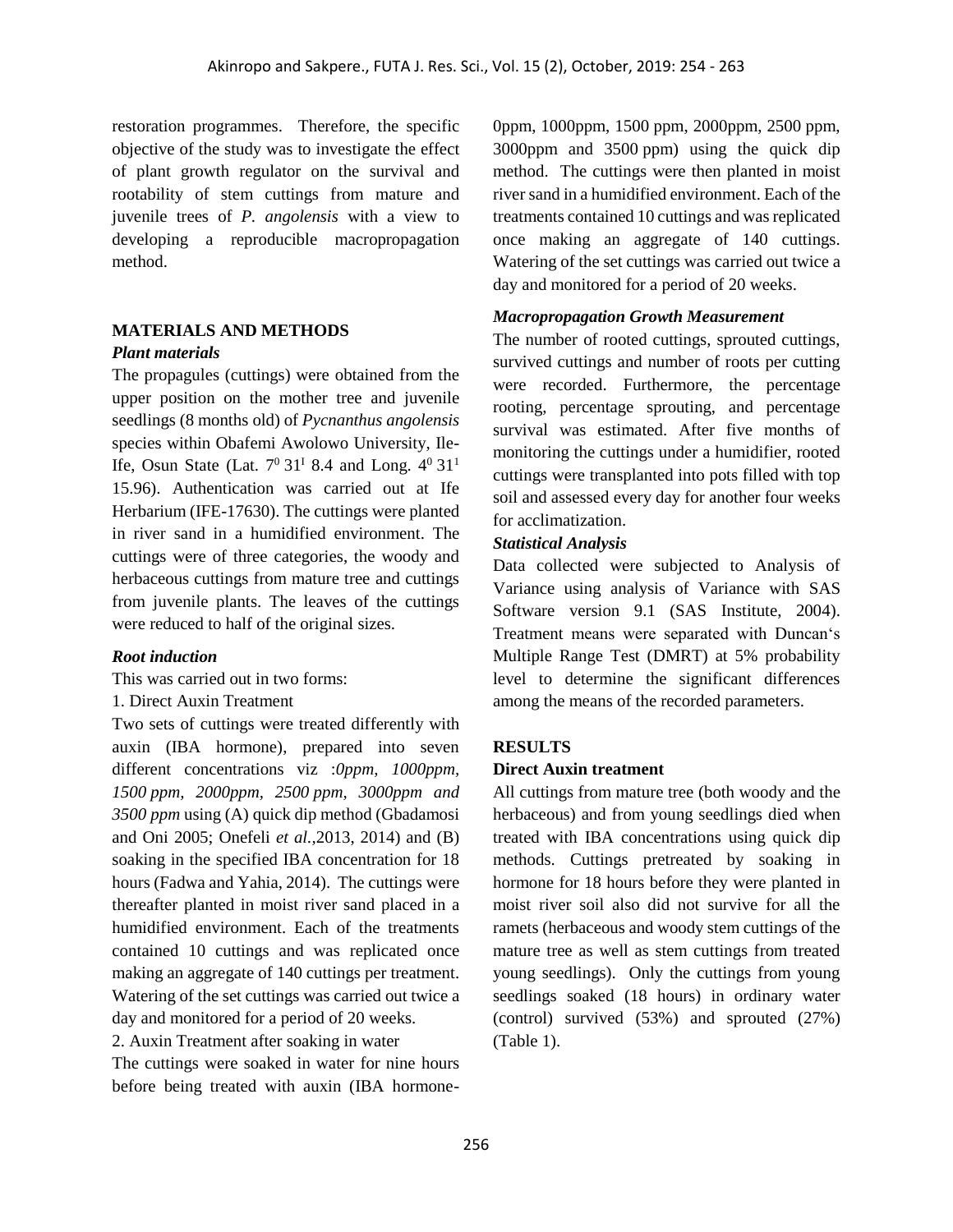| <b>Concentrati</b> | % Survival                   | $\frac{6}{9}$       | $\frac{0}{0}$             | No of              | No of shoots/                | <b>Shoot</b>                 | <b>Degree</b>      |
|--------------------|------------------------------|---------------------|---------------------------|--------------------|------------------------------|------------------------------|--------------------|
| on of IBA<br>(PPM) |                              | sprouted<br>cutting | <b>Rooted</b><br>cuttings | Roots/<br>cuttings | cuttings                     | height(cm)                   | of basal<br>callus |
| $\bf{0}$           | $53.33 \pm 0.00^a$           | $26.67 \pm 0.00^a$  |                           |                    | $0.00 \pm 0.00^a$            | $2.53 \pm 0.04^a$            | $++$               |
| 1000               | $0.00 \pm 0.00^{\mathrm{b}}$ | $0.00 \pm 0.00^b$   | $\overline{\phantom{a}}$  |                    | $0.00 \pm 0.00$ <sup>a</sup> | $0.00 \pm 0.00$ b            |                    |
| 1500               | $0.00 \pm 0.00^{\mathrm{b}}$ | $0.00 \pm 0.00^b$   | $\overline{\phantom{a}}$  |                    | $0.00 \pm 0.00$ <sup>a</sup> | $0.00 \pm 0.00^{\mathrm{b}}$ | $+$                |
| 2000               | $0.00 \pm 0.00^{\mathrm{b}}$ | $0.00 \pm 0.00^b$   | $\overline{\phantom{a}}$  |                    | $0.00 \pm 0.00$ <sup>a</sup> | $0.00 \pm 0.00^{\mathrm{b}}$ | $+$                |
| 2500               | $0.00 \pm 0.00^{\mathrm{b}}$ | $0.00 \pm 0.00^b$   | $\overline{\phantom{a}}$  |                    | $0.00 \pm 0.00$ <sup>a</sup> | $0.00 \pm 0.00^{\mathrm{b}}$ | $^{+}$             |
| 3000               | $0.00 \pm 0.00^{\mathrm{b}}$ | $0.00 \pm 0.00^b$   | $\overline{\phantom{a}}$  | $\qquad \qquad -$  | $0.00 \pm 0.00$ <sup>a</sup> | $0.00 \pm 0.00^{\mathrm{b}}$ |                    |
| 3500               | $0.00 \pm 0.00^{\mathrm{b}}$ | $0.00 \pm 0.00^b$   |                           |                    | $0.00 \pm 0.00$ <sup>a</sup> | $0.00 \pm 0.00^{\mathrm{b}}$ |                    |

**Table 1: Effect of soaking stem cuttings of** *P. angolensis* **for 18 hours in different concentrations of IBA on root and shoot formation after 3 months**

#### **Auxin Treatment after soaking in water**

The above result led to another trial using cuttings from the young seedlings of *Pycnanthus angolensis*. The cuttings from young seedlings were soaked in water for 9hrs prior to their treatment with all the IBA concentrations (0 ppm, 1000 ppm, 1500 ppm, 2000 ppm, 2500 ppm, 3000 ppm, 3500 ppm) using quick dip method. All the stem cuttings survived (Table 2). Cuttings treated different ( $P \le 0.05$ ) from one another with respect to all the treatments (Table 2). Water soaked cuttings treated with IBA concentrations of 0-3500 ppm induced single shoot buds except 3000 ppm IBA

with 1500 ppm IBA had the highest percentage survival (66.67) which was not significantly different ( $P \le 0.05$ ) from the control (untreated) with 46.70% (0ppm). However, the cuttings did not form roots.

Cuttings from young seedlings soaked in water prior to quick dipping in IBA concentrations induced shoots after four weeks of planting. The percentage sprouted cuttings were not significantly which formed multiple shoots per explants (Plates 1a&b) but they were not significantly different from one another in percentage number of sprouted cuttings.

| <b>Concentra</b><br>tion of<br><b>IBA(PPM)</b> | $\frac{0}{0}$<br><b>SURVIVAL</b> | $%$ sprout<br>cutting          | % Rooted<br>cuttings         | No. of<br>Roots/cutti<br>$\mathbf{n}\mathbf{g}$ | No. of<br>Shoots/<br><b>Cuttings</b> | <b>Mean</b><br><b>Shoot</b><br>height(cm) | <b>Degree</b><br>of basal<br>callus |
|------------------------------------------------|----------------------------------|--------------------------------|------------------------------|-------------------------------------------------|--------------------------------------|-------------------------------------------|-------------------------------------|
| $\bf{0}$                                       | $46.67 \pm 6.67^{\circ}$         | $40.00 \pm 11.55^{\text{a}}$   | $0.00 \pm 0.00$ <sup>c</sup> | $0.00 \pm 0.00$ <sup>c</sup>                    | $1.00 \pm 0.00^b$                    | $3.50 \pm 0.29$ <sup>ab</sup>             | $++$                                |
| <b>1000</b>                                    | $53.33 + 6.67$ <sup>a</sup>      | $26.67 + 6.67$ <sup>a</sup>    | $0.00 \pm 0.00$ <sup>c</sup> | $0.00 \pm 0.00$ <sup>c</sup>                    | $1.00 \pm 0.00^b$                    | $4.70 \pm 0.40^{\text{a}}$                | $+++$                               |
| 1500                                           | $65.00 \pm 6.67$ <sup>a</sup>    | $60.00 \pm 0.00^a$             | $0.00 \pm 0.00$ <sup>c</sup> | $0.00 \pm 0.00$ <sup>c</sup>                    | $1.00 \pm 0.00^b$                    | $4.43 \pm 0.64$ <sup>a</sup>              | $++$                                |
| <b>2000</b>                                    | $53.33 \pm 17.63^{\circ}$        | $26.67+17.64^a$                | $40.00 \pm 0.00^a$           | $1.00 \pm 0.00^b$                               | $0.67 \pm 0.00$ <sup>c</sup>         | $4.07 \pm 0.29$ <sup>a</sup>              | $++$                                |
| <b>2500</b>                                    | $53.33 \pm 17.63^{\circ}$        | $46.67 \pm 13.33$ <sup>a</sup> | $20.00 \pm 0.00^{\circ}$     | $2.00 \pm 0.00^a$                               | $1.33 \pm 0.33$ <sup>ab</sup>        | $4.97 \pm 0.32$ <sup>a</sup>              | $++$                                |
| 3000                                           | $60.00 \pm 20.00^{\text{a}}$     | $40.00 \pm 11.55^{\text{a}}$   | $0.00 \pm 0.00$ <sup>c</sup> | $0.00 \pm 0.00$ <sup>c</sup>                    | $1.75 \pm 0.33$ <sup>a</sup>         | $3.90 \pm 0.26$ <sup>a</sup>              | $++$                                |
| 3500                                           | $66.67 + 24.04^a$                | $60.00+20.00a$                 | $0.00+0.00^{\circ}$          | $0.00 \pm 0.00^{\circ}$                         | $2.00 \pm 0.00^a$                    | $1.00 \pm 0.00^b$                         | $++$                                |

**Table 2: Effect of soaking in water for nine hours prior to quick dip in IBA on root and shoot formation on stem cuttings from seedlings of** *P. angolensis* **after 4 months.**

 **Values with the same superscript in a column are not significantly different from one another at P< 0.05.**

**Keys: IBA: Indole Butyric Acid; + Slight callus formation; ++ Moderate callus formation.** 

**+++ Massive callus formation**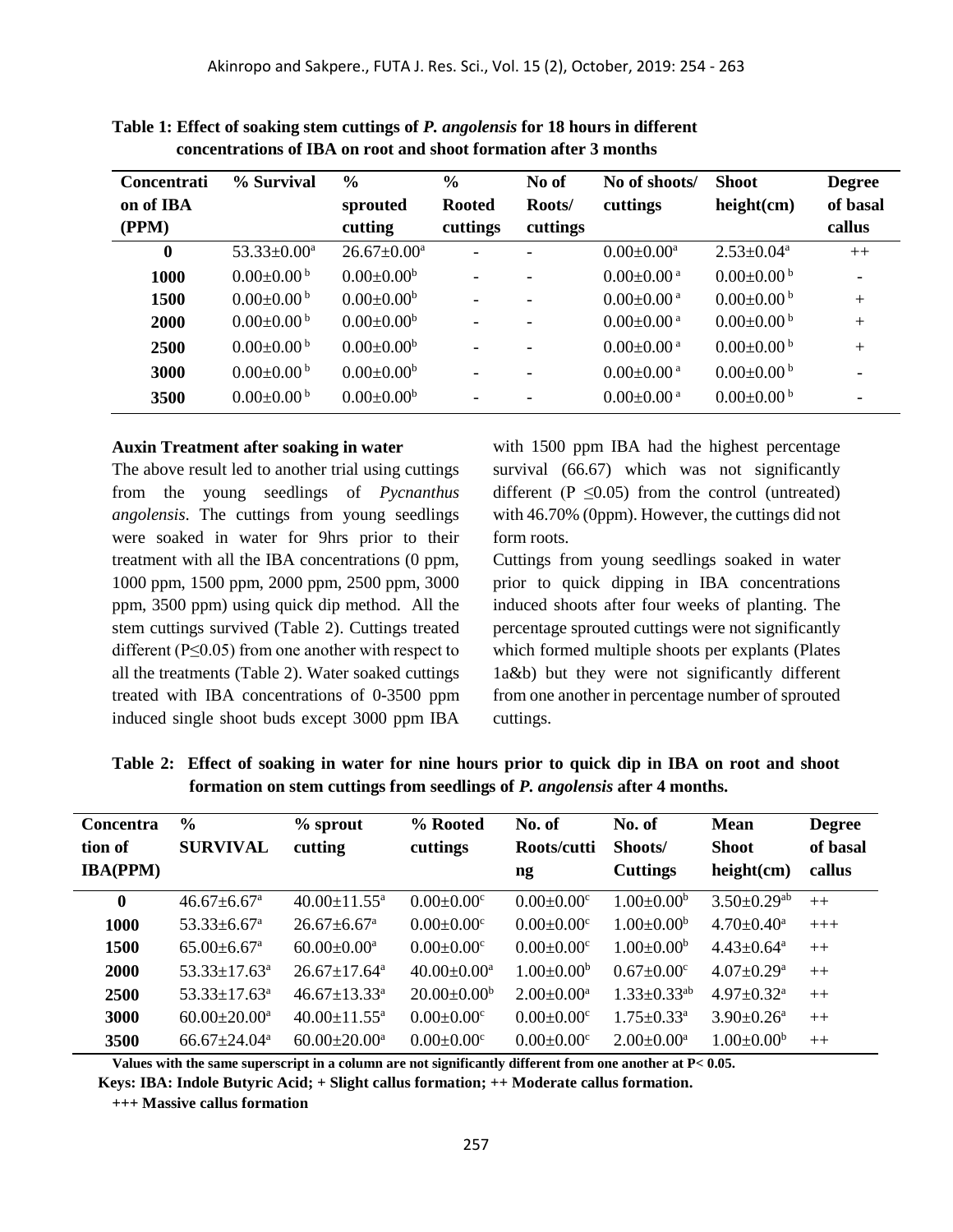The shoot height ranged from 4.3 cm to 5.9 cm at the end of five months of study. The cuttings treated with 2000 ppm and 2500 ppm IBA were the only ones that formed roots (Plates 2 a & b) and Plates 3 (a & b) were the only ones that survived. The roots were short, thick and yellowish similar to the radicle on emergence from a germinating seed. All the cuttings induced moderate callus except the control (0ppm) with massive basal callus. Plantlets derived from cuttings were potted on topsoil. After four weeks of acclimatization, 70% of the plantlets survived.



**Plate 1(a & b): The effect of 3500 ppm IBA (a) and 3000ppm IBA (b) (after soaking in water for 9 hours) on stem cuttings of** *Pycnanthus angolensis* **after 5 weeks of planting**



**Plate 2(a & b): Sprouted cuttings from young seedlings of** *Pycnanthus angolensis* **after soaking in water for 9 hours prior to treatment with 2000ppm IBA (a) showing sprouted cuttings and (b) short thick single root after 4 months.**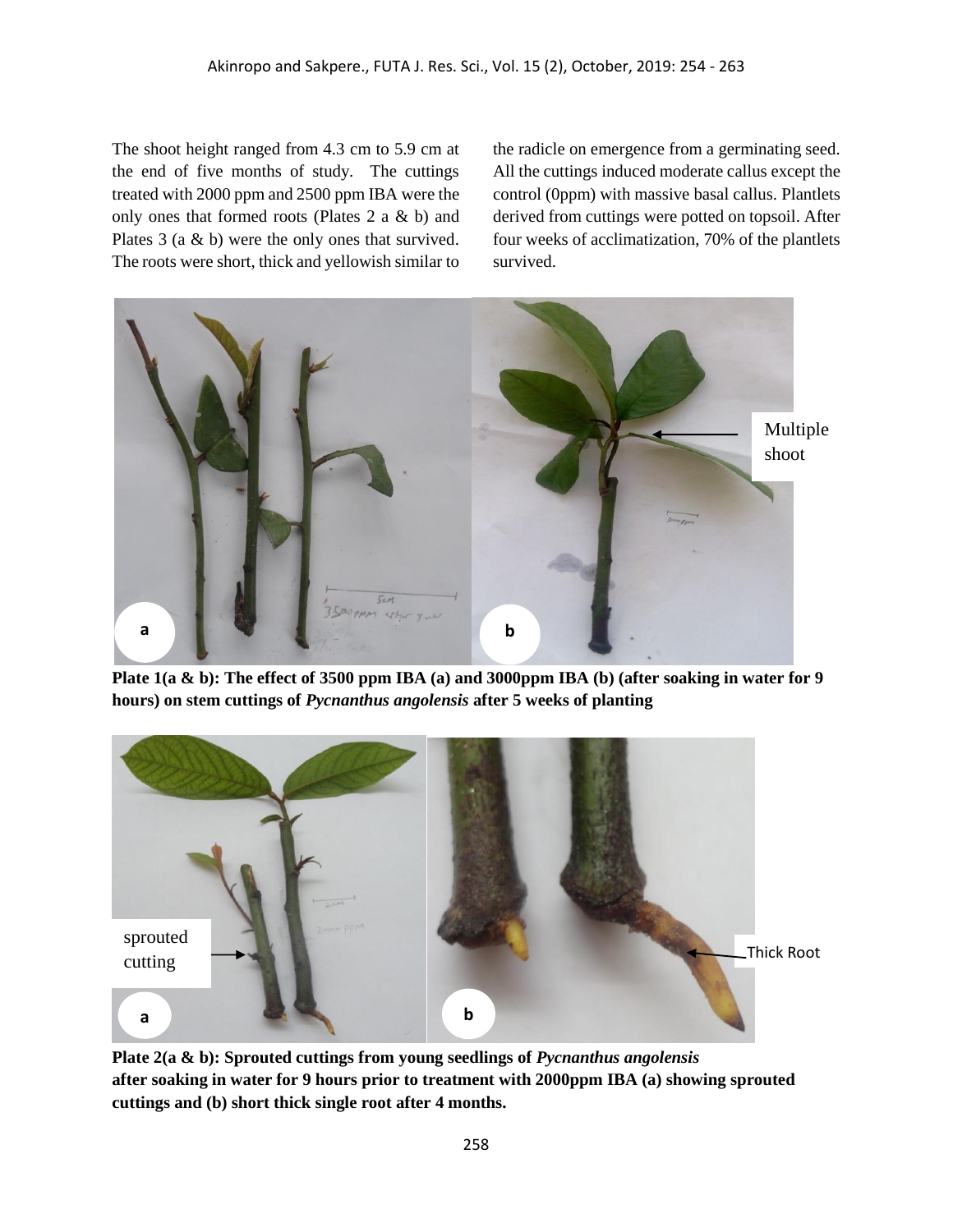

**Plate 3(a & b): Rooted cutting from young seedling of** *Pycnanthus angolensis* **after soaking in water for 9 hours prior to treatment with 2500ppm IBA (a) showing sprouted cutting and (b) short thick single root after 4 months.**

#### **DISCUSSION**

The results of this study showed that propagation of *Pycnanthus angolensis* by cuttings can yield a high multiplication rate and produce plants with their own root systems when treated with appropriate type and concentration of Plant growth regulators. Sandhu *et al.* (1989) reported that root induction is more effective by auxins than any other plant growth regulators and exogenous application of plant growth regulator produce a significant effect on growth as a result of the usual sub-optimal level of endogenous hormone(Pessarakli, 2002 and Abidin and Metali, 2015). All hormone concentrations with respect to either quick dip method or dipping in IBA for 18 hrs before planting did not induce root development. Onefeli and Akinyele (2013) reported similar result using 1000 ppm, 2000 ppm and 3000 ppm IBA concentration with mature stem cuttings of *Pycnanthus angolensis*. However, instead of root formation, callus was formed. Hydration appears to affect the survival of the cuttings thereby catalyzing root formation. Cuttings of *P. angolensis* treated by soaking in water prior to quick dip in IBA concentrations sprouted, developed roots and survived. Philippis (1966) found that rooting success of field planted cuttings of *Populus deltoids* could be improved by presoaking them in water for at least 48 hours. McKnight and Biesterfeldt (1968) also stored cotton wood cuttings in water-filled trenches prior to planting and reported that rooting and sprouting after planting was excellent. Puri and Thompson (2003) reported that water stressed cuttings took a longer period to root and had fewer roots but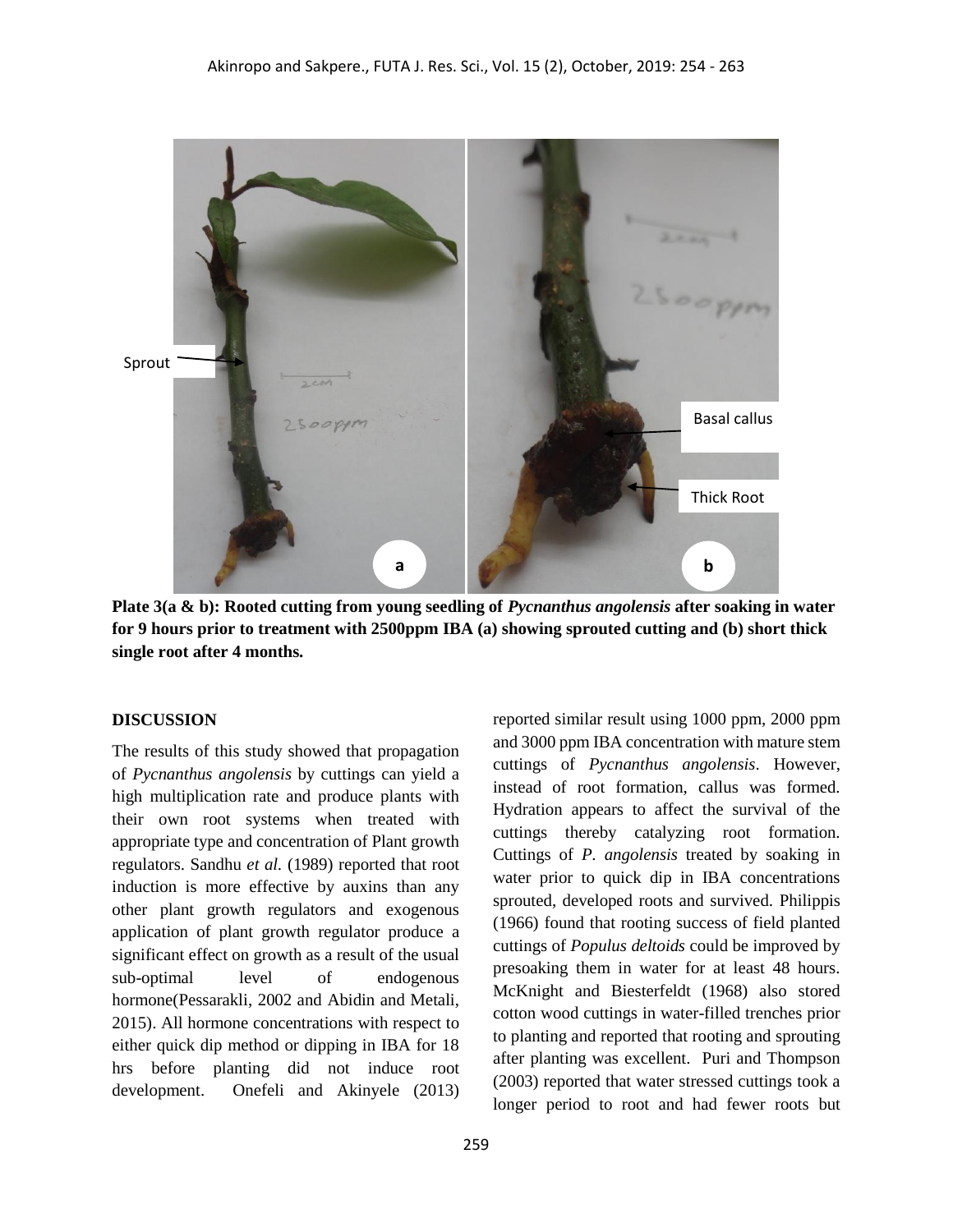presoaking of the cutting in water stimulated rooting. Since percentage survival was not significantly different between the control and the treated cuttings; it appears the cuttings are sensitive to dehydration. Rehydrating the cutting helps to keep the cells alive and improves ability to respond to the applied hormone. In this study, the concentrations of IBA significantly affected the rooting ability of the stem cuttings. Eganathan *et al.* (2000) reported that stem cuttings of *Intsia bijuga* responded best with IBA (2,500 ppm); while *Excoecaria agallocha* produced highest rooting response (68%) and number of roots (7.1) with 2,000 ppm IBA. In this study also, rooting was only obtained in water soaked cuttings treated with 2000 and 2500ppm IBA. Sabah *et al.* (1991) also stimulated root formation in stem cuttings of *Citrus sp* using the higher concentrations of Auxins and observed concentrations of 1000 NAA ppm and 3000 IBA ppm combination yielded the maximum rooting percentage (75%) and produced higher number of roots that were longer and thicker. Stem cuttings from mature trees did not root at all. Compared with stem cuttings from mature trees, stem cuttings from juvenile plants contain negligible amounts of rooting inhibitors and have less differentiated cells and more actively dividing cells (Hartmann *et al*., 1990; Lakshmanan *et al*., 1995; Abidin and Metali, 2015). Also, several studies have reported that juvenile cuttings of tropical plants such as *Dalbergia megaloxylon* (Amri *et al*., 2010), *Dilleniasu ffruticosa* (Abidin and Metali, 2015) and *Garcinia cola* (Kouakou *et al.,* 2016) formed new roots more readily than did cuttings from mature plants. High degree of lignifications in the primary phloem of some forest trees have been reported to affect rooting ability of cuttings from trees by hindering root primordial tissue to develop root initials (Ali and El-Tigani, 2003 and Fadwa and Yahia, 2014). The success of techniques used is dependent on appropriate physiological conditions of propagated plant cuttings. Rooting of cuttings have been reported to be affected by a number of factors such as; age, early selection of desired characters and interaction with the environment (Ali and El-Tigani, 2003; Brown, 2008 and Fadwa and Yahia, 2014). In the present study, adventitious root formation in stem cuttings of *Pycnanthus angolensis* was induced after four months of planting. Similar result was observed in stem cuttings of *Ginkgo biloba* where rooting occurred 12 weeks (three months) after treatment (Purohit *et al.,* 2009). Onefeli and Akinyele (2014) also concluded that rooting of most of the indigenous tree species occur within the range of 6-12 weeks after planting. In conclusion, successful propagation of *P. angolensis* by stem cutting is dependent on collecting cuttings from juvenile plants (i.e 8 - 9 months old seedlings) and adequate hydration of cuttings. Rooted cuttings can be successfully obtained from juvenile stem cuttings of *P. angolensis* by soaking in water and pre-treating with 2000 - 2500 ppm IBA. This study provides a protocol which can be used for propagation of *Pycnanthus angolensis* in agroforestry systems.

#### **ACKNOWLEDGEMENT**

The authors would like to thank Dr. E.R Ogbimi and Miss A. A Akinlabi of the Department of Botany O.A.U Ife for their support during the research.

#### **REFERENCES**

- **[Abidin](about:blank), N. and Metali, F.** (2015). Effects of Different Types and Concentrations of Auxins on Juvenile Stem Cuttings for Propagation of Potential Medicinal *Dilleniasu ffruticosa* (Griff.Ex Hook.F. and Thomson) Martelli Shrub. [Research Journal of](about:blank)  [Botany.](about:blank)10(3): 73-78
- **Achel, D. G., Alcaraz, M., Adabo, K. R., Nyarko, A. K. and Gomda, Y.** (2012). A review of the medicinal properties and applications of *Pycnanthus angolensis* (Welw) Warb. Pharmacologea. Online 2:1–22.
- **Alejandro, A., Mario, P., Alejandro, M. and Leonardo, G.** (2009).Vegetative propagation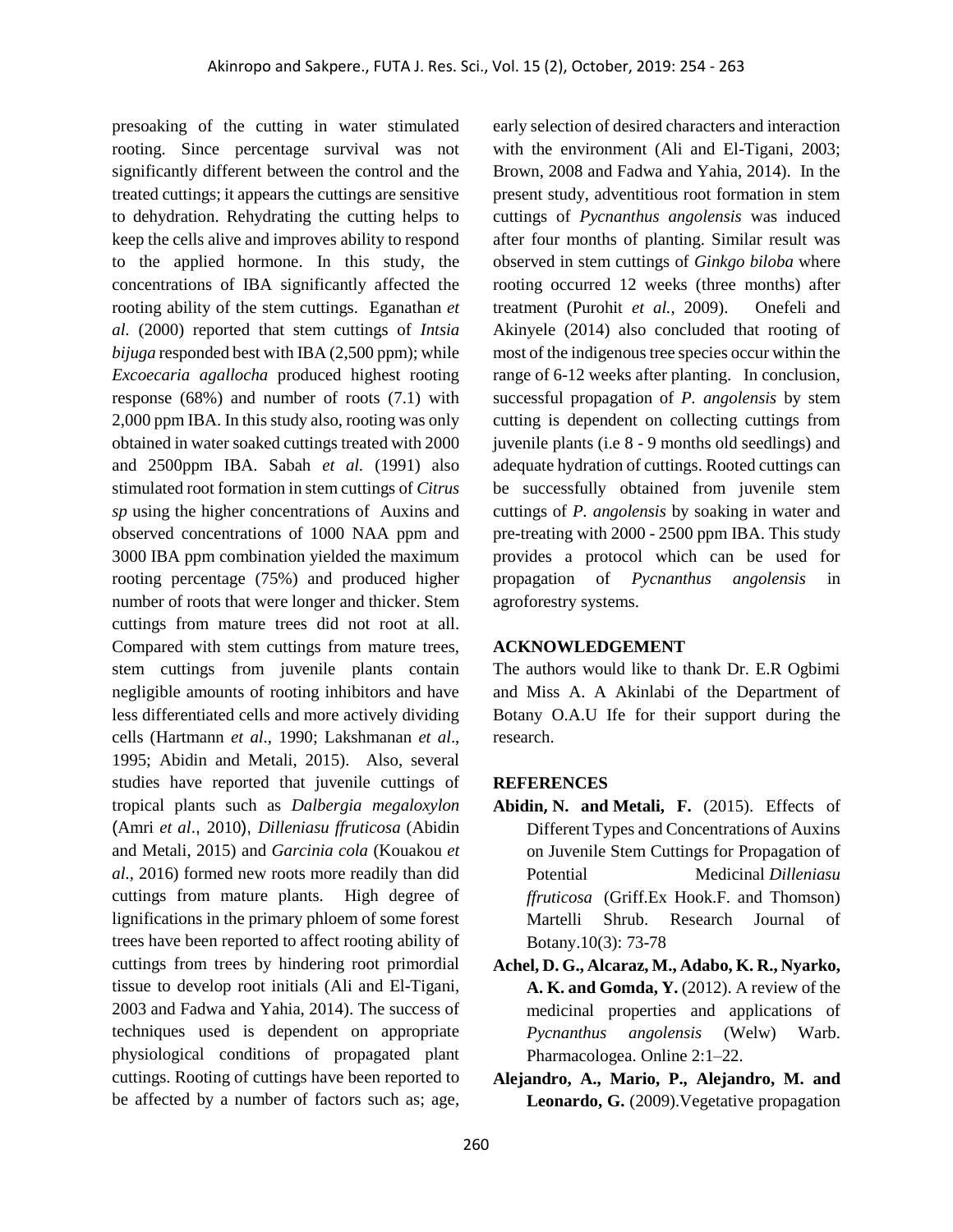of patagonian cypress, a vulnerable species from the subantarctic forest of South America. Bosque 30(1): 18-26.

- **Ali, Y. H. and El-Tigani S.** (2003). Vegetative propagation of *Acacia senegal* (Willd.) by stem cuttings. Sudan Silva. 9(2):36-45
- **Amri E., Lyaruu H. V. M., Nyomora A. S. and Kanyeka Z. L.** (2010).Vegetative propagation of African Blackwood (*Dalbergia melanoxylon* Guill. &Perr.): effects of age of donor plant, IBA treatment and cutting position on rooting ability of stem cuttings. New Forests 39:183-194.
- **Blythe, E. K., Sibley, J. L., Tilt, K. M. and Ruter, J. M.** (2007). Methods of auxin application in cutting propagation: A review of 70 years of scientific discovery and commercial practice. Journal of Environmental Horticulture*,* 25: 166-185.
- **Brown, L. V.** (2008). *Applied Principles of Horticultural Science*. 3rd Edn.,Routledge, London UK.,ISBN-13: 9781136444135, Pp: 344.
- **Boyer, C. R., Griffin, J. J., Morales, B. M. and Blythe, E. K.** (2013). Use of root-promoting products for vegetative propagation of nursery crops.*Kansas State University Agricultural Experiment Station and Cooperative Extension Service*, pp: 1-4.
- **Calliste, C. A., Kozlowski, D., Duroux J. L., Champavier Y., Chulia A. J., and Trouillas P.** (2010)**.** A new antioxidant from wild nutmeg. Food Chemistry 118: 489-496.
- **Chakravarty, S., Ghosh, S. K., Suresh, C. P., Dey, A. N. and Shukla, G.** (2012). "Deforestation: Causes, Effectsand Control Strategies, Global Perspectives on Sustainable Forest Management" Dr. Clement A.Okia (Ed.), ISBN: 978-953-51-0569-5.
- **Denny, C., Zacharias, M. E., Ruiz, A. L., do Carmo E do Amara, M., Bittrich, V., Kohn, L. K, de Oliveira Sousa, I. M., Rodrigues, R. A., de Carvalho, J. E. and Foglio, M. A.** (2008). Antiproliferative properties of

polyketides isolated from *Virola sebifera* leaves. Phytother Reserves 22: 127-30.

- **Eganathan, P., Srinivasa Rao, C. and Anand, A.** (2000). Vegetative propagation of three mangrove tree species by cuttings and air layering. Wetlands Ecology and Management 8:281-286.
- **Eklöf, S., Åstot, C., Sitbon, F., Moritz, T., Olsson, O. and Sandberg, G.** (2000). Transgenic tobacco plants co-expressing Agrobacterium iaa and ipt genes have wildtype hormone levels but display both auxinand cytokinin- overproducing phenotypes. Plant Journal 23**:**279–284.
- **Environmental Protection Agency (EPA). (**2016). Climate change indicators in the United States, 2016. [https://www.epa.gov/climate](about:blank)[indicators/downloads-indicators-report.](about:blank)
- **Fadwa, M. A. A. and Yahia, H. A. E.** (2014). Vegetative propagation of *Peltophorum petrocarpum* (DC.) Backer ex K.Heyne: A multipurpose tree. Net Journal of Agricultural Science **2**(4): 113-116.
- **FAO** (2006)*. Global forest resources assessment 2005 – progress towards sustainable forest management*. FAO Forestry Paper No. 147. Rome.
- **FORMECU (**1991). Forestry Plantation Development in Nigeria by 1990 Formecu/ stat/ publication no. 14, Ibadan, Nigeria.
- **Gbadamosi, A. E. and Oni, O**. (2005). Macropropagation of an Endangered Medicinal plant, *Enantia chlorantha* Oliv. Journal of Arboriculture 31(2): 78-82.
- **Germplasm Resources Information Network: GRIN.** (2008). *Pycnanthus angolensis* (Welw.) Warb. In Notizbl.Königl. Bot. Gart. Berlin 1:100. 1895. 07-July.-2008
- **Guo, X. F., Fu, X. L., Zang, D. K. and Ma, Y. (**2009). Effect of auxin treatments, cutting's collection date and initial characteristics on *Paeonia* Yang Fei Chu Yu cutting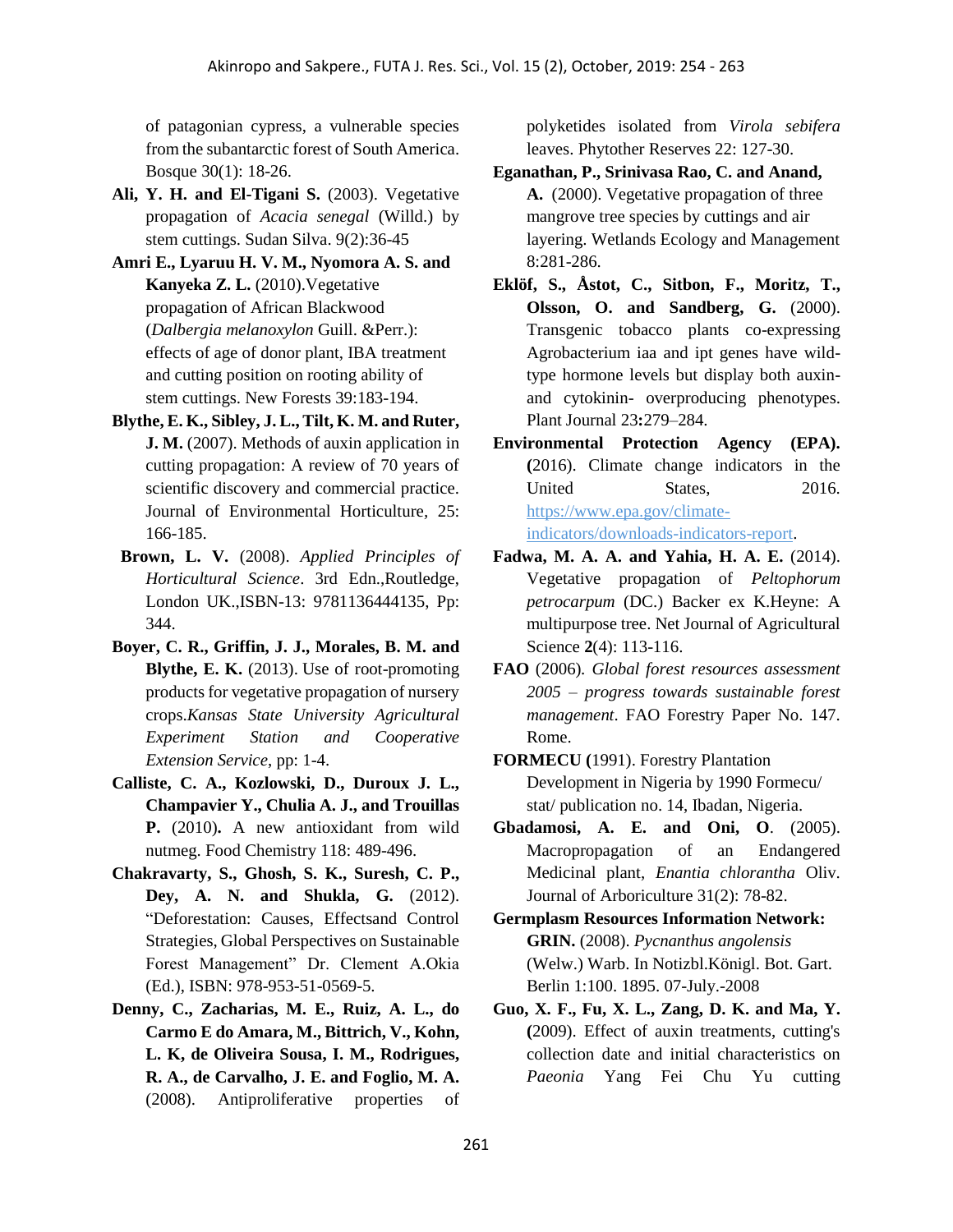propagation. Scientia Horticulturae, 119: 177- 181.

- **Hartmann, H. T., Kester, D. E. and Davies, F. T. Jr**. (1990). Plant Propagation: Principles and Practices. 5th Edn., Prentice-Hall Inc., Englewood, Cliffs, New Jersey, USA.
- **International institute for Tropical Agricuture (IITA)** (2012). www.reforest-iita.org PMB 5320, Oyo Road, Ibadan, Oyo State, Nigeria.
- **Kala, C. P.** (2019). Indigenous uses, population density and conservation of threatened medicinal plants in protected areas of the Indian Himalayas. Conservation Biology 19:368-378.
- **Keay R. W. J, Onochie C. F. A. and Stanfield, D. P. (**1964). Nigerian trees.Vol. I. Department of Forest Research.
	- **Kipkemoi, M. N. R., Kariuki, N. P., Wambui, N. V., Justus, O. and Jane, K.** (2013) Macropropagation of endangered medicinal plant *Strychnos henningsii* (gilg) (Loganiaceae) for sustainable conservation. International Journal of Medicinal Plant Research 2: 247-253.
- **[Kouakou K. L., Dao J. P., Kouassi, K. I., Beugré,](about:blank)  [M. M., Koné, M., Baudoin, J. P.](about:blank) an[d ZoroBi](about:blank)  [I. A.](about:blank)** (2016). Propagation of *Garcinia kola* (Heckel) by stem and root cuttings. [Silva](about:blank)  [Fennica, 50:](about:blank)4
- **La Frankie, J. V.** (2010). Trees of Tropical Asia An Illustrated Guide to Diversity. BlackTreePublications. Inc., Bacnotan, Philippines.750p
- **Lakshmanan, P., Loh, C. S. and Goh, C. J.** (1995). An *in vitro* method for rapid regeneration of a monopodial orchid hybrid *Aranda* Deborah using thin section culture. Plant Cell Rep., 14: 510-514.
- **Leakey, R. R. B.** (2004). Physiology of Vegetative Reproduction. In: *Encyclopaedia* of Forest Sciences, Burley, J., J. Evans and J.A. Youngquist (Eds.). Academic Press, London, UK pp: 1655-1668.
- **Lopes, N. P., Santos, P. A., Kato, M. J. and**  Yoshida U. (2004). New butenolides in plantlets of *Virola surinamensis*  (Myristicaceae). Chem Pharm Bull. 52: 1255 -1257.
- **Mapongmetsem, P. M.** (2007)*. Pycnanthus angolensis (Welw.)Warb.*in Vossen H.A.M. and Mkamilo G.S (eds): PROTA 14: Vegetable oils/Oléagineux. Wageningen, Netherlands: [CD-Rom]. PROTA.
- **Mcknight, J. S. and Biesterfeldt, R. C**. (1968). Commercial cotton wood planting in the southern United State. Journal of Forestry  $66(9)$ :  $670 - 675$ .
- **Namuene, S. K., Andrew, E. E. and Shu, N. S.** (2014). Evaluating respect of felling restrictions on harvestable diameters and logging methods at the forest management units (FMUs) in South Western Cameroon with decision support system (DSS). Journal of Biodiversity and Environmental Science 5(6):289-301
- **Nordström, A., Tarkowski, P., Tarkowska, D., Norbaek, R., Åstot C, Dolezal K. and Sandberg G.** (2004).Auxins regulation of cytokinins biosynthesis in Arabidopsis thaliana: a factor of potential importance for auxins and cytokinins regulated development. *Proceedings of the National Academy of Science of the USA*, 101:8039–8044.
- **Ofori, D. A. 1, Obiri Darko, B., Gyimah, A., Adam, K. A., Jimoh, S. O. and Jamnadass, R.** (2012). Ethnobotany, Propagation and Conservation of Medicinal plants in Ghana. Presentation at IUFRO-FORNESSA Regional Congress & ITTO/AFF Forest and Policy day.
- **Okafor, J. C.** (1993). Lost crops of Nigeria: An overview in Okezie, J.A. and Okali D.U.U. (eds). Lost crops of Nigeria: Implications for food security. University of Agriculture, Abeokuta Conference Proceeding Series No. 3 Gbemi Satipo Press Abeokuta Ogun State, Nigeria 32 pp.